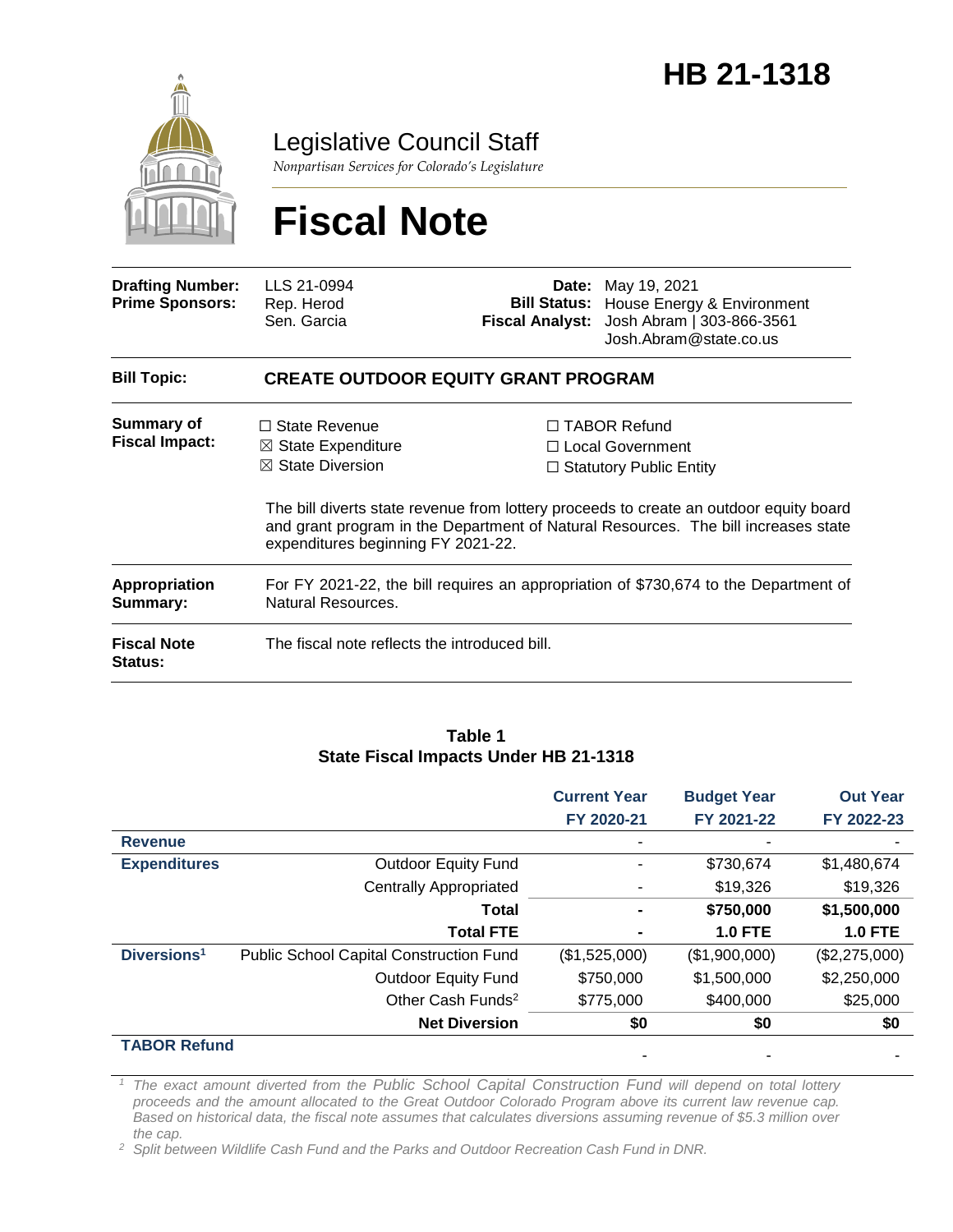# May 19, 2021 **HB 21-1318**

## **Summary of Legislation**

The bill creates the Outdoor Equity Board and the Outdoor Equity Grant Program in the Division if Parks and Wildlife (division) in the Department of Natural Resources (DNR) to increase access and opportunity for underserved youth and their families to experience Colorado's outdoor resources.

**Outdoor Equity Board.** The board consists of nine appointed members, and includes the director of the division, and the directors of the Colorado Outdoor Recreation Industry Office and Great Outdoors Colorado (GOCO) as nonvoting members. The division must create a public process and engage stakeholder organizations to solicit nominations to the board. Voting members may receive reimbursement for mileage and expenses, plus a per diem of \$200 per board meeting, adjusted annually for inflation. Nonvoting members may be reimbursed for mileage and expenses only.

**Outdoor Equity Grant Program.** The board is required to adopt rules for the new grant program, including a conflict of interest policy for board members, a grant application and award procedure, and quantitative and qualitative reporting requirements. Grants are awarded to applicants that engage underserved youth, offer outdoor-based educational opportunities, and reduce barriers to the outdoors.

**Outdoor Equity Fund.** The bill creates a new cash fund to consist of revenue diverted from lottery revenue that would otherwise be deposited in the General Fund. The fund is subject to annual appropriation from the General Assembly, and may be used by the division to assist the board, pay per diem and reimbursements, and implement the grant program. The fund may also accept gifts, grants, or private donations.

**Lottery distributions.** Under current law, lottery proceeds are allocated to the Department of Local Affairs, DNR, and Great Outdoor Colorado (GOCO). The GOCO allocation is subject to an annual cap. Revenue in excess of this cap is allocated to the Public School Capital Construction Assistance Fund to fund the BEST Program. This bill changes the distribution of lottery proceeds in excess of the GOCO allocation cap and exempts this diverted revenue from the state's revenue and spending limitations under TABOR. Specifically, after lottery proceeds are provided to GOCO, the bill specifies an annual amount that will first go to the Outdoor Equity Grant Fund, as follows:

- **•** \$750,000 in FY 2020-21;
- \$1,500,000 in FY 2021-22;
- \$2,225,000 in FY 2022-23; and
- \$3,000,000 in FY 2023-24 and future years.

After this distribution, the next \$3.0 million above the GOCO funding cap is distributed to the Public School Capital Construction Assistance Fund (BEST Program). Any remaining funding is then distributed as follows:

- 25 percent to the Wildlife Cash Fund;
- 25 percent to the Parks and Outdoor Recreation Cash Fund; and
- 50 percent to the Public School Capital Construction Assistance Fund (BEST Program).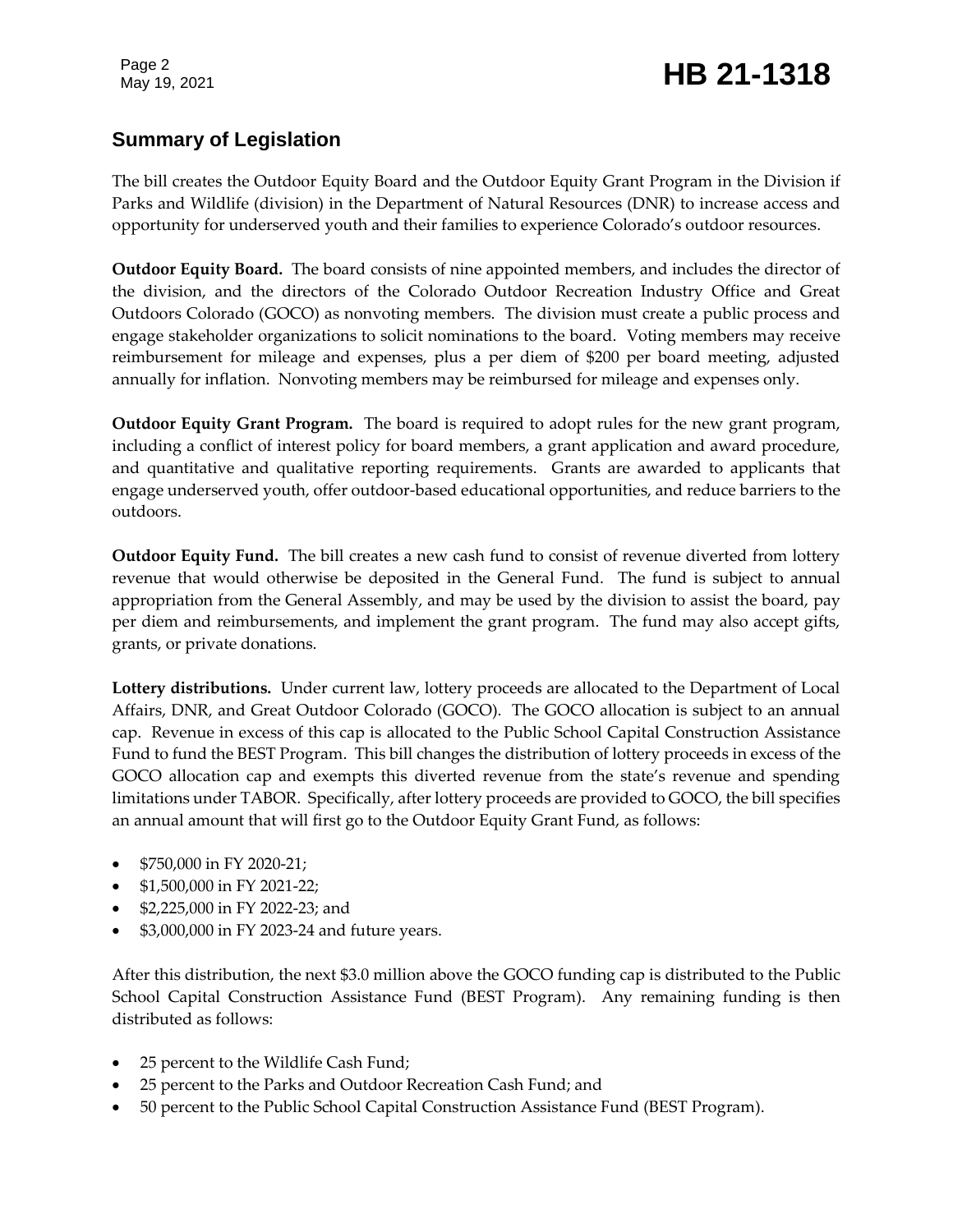## **Background**

Under current law, fifty percent of lottery proceeds goes to support Great Outdoors Colorado (GOCO), with this transfer subject to an annual cap that increases annually by inflation. After paying administrative costs, GOCO allocates the remaining proceeds in grants to local governments and other entities. Under current law, any amount exceeding the annual cap is transferred from the General Fund to the Public School Capital Construction Assistance Fund for the Building Excellent Schools Today (BEST) program. Forty percent of lottery proceeds partially fund the Conservation Trust Fund (CTF), administered by the Department of Local Affairs (DOLA), and the remaining ten percent of lottery proceeds partially fund projects in Colorado Parks and Wildlife in the DNR.

Table 2 displays the last seven years of allocations from lottery proceeds.

#### **Table 2 Allocation of State Revenue from Lottery Proceeds 2013-2020**

| <b>Fiscal Year</b> | <b>Total</b>  | <b>DOLA (40%)</b> | <b>DNR (10%)</b> | GoCo (50%)*  | <b>BEST Program*</b> |
|--------------------|---------------|-------------------|------------------|--------------|----------------------|
| 2013-2014          | \$130,113,508 | \$52,045,403      | \$13,011,351     | \$60,321,412 | \$4,735,342          |
| 2014-2015          | \$127,980,868 | \$51,192,347      | \$12,798,087     | \$61,992,978 | \$1,997,456          |
| 2015-2016          | \$143,570,004 | \$57,428,001      | \$14,356,999     | \$63,714,505 | \$8,070,499          |
| 2016-2017          | \$133,474,981 | \$53,389,992      | \$13,347,498     | \$64,463,929 | \$2,273,562          |
| 2017-2018          | \$140,736,802 | \$56,294,721      | \$14,073,680     | \$66,250,998 | \$4,117,403          |
| 2018-2019          | \$166,461,160 | \$66,584,464      | \$16,646,116     | \$68,494,436 | \$14,736,144         |
| 2019-2020          | \$142,425,506 | \$56,970,202      | \$14,242,551     | \$70,364,774 | \$847,979            |
| Average            | \$140,680,404 | \$56,272,161      | \$14,068,040     | \$65,086,147 | \$5,254,055          |

*\*50 percent of lottery proceeds goes to support GOCO, subject to an annual cap. Funds in excess of the cap are transferred to the Public School Capital Construction Assistance Fund (BEST Program) under current law.*

## **State Revenue**

The bill permits the Outdoor Equity Board to accept and spend gifts, grants, or other private donations for the implementation of the outdoor equity grant program. No amount of private funding has been identified. State revenue from private gifts are exempt from TABOR.

## **State Diversions**

Assuming lottery revenue generates \$5.3 million dollars above the cap for GOCO funding each year, based on the historical average, the bill will divert \$1.5 million in FY 2020-21, \$1.9 million in FY 2021-22, and \$2.3 million in FY 2022-23 from the Public School Capital Construction Assistance Fund to the Outdoor Equity Grant Fund, Wildlife Cash Fund and the Parks and Outdoor Recreation Cash Fund. These estimated diversions are shown in Table 3. The amount of future diversions will vary from this estimate depending on actual lottery proceeds. Note that the amounts in Table 3 are the net impacts after accounting for distributions to the BEST Program under the new formula.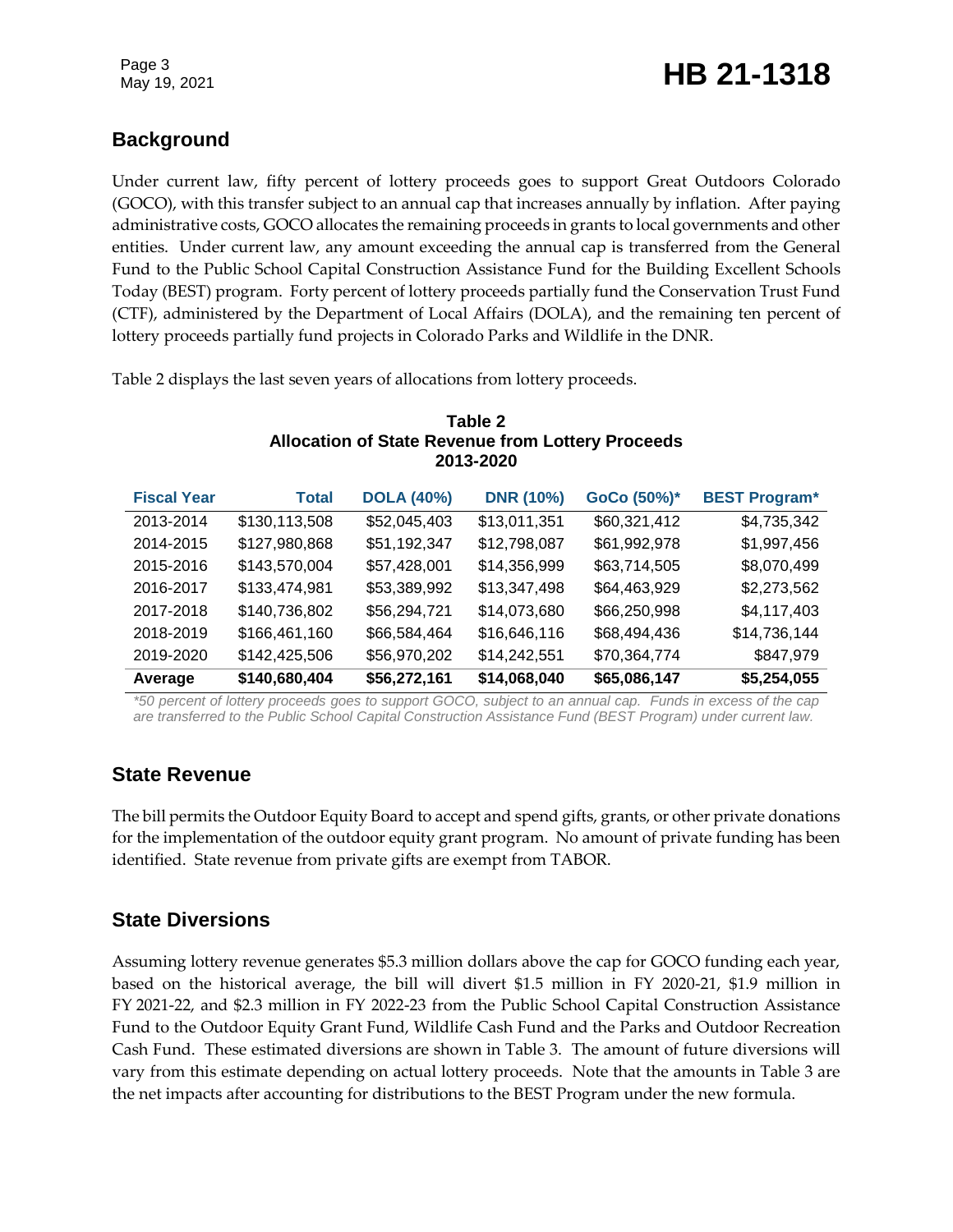# Page 4<br>May 19, 2021 **HB 21-1318**

| <b>Fund Source</b>                             | <b>Current Year</b><br>FY 2020-21 | <b>Budget Year</b><br>FY 2021-22 | <b>Out Year</b><br>FY 2022-23 |
|------------------------------------------------|-----------------------------------|----------------------------------|-------------------------------|
| <b>Public School Capital Construction Fund</b> | (\$1,525,000)                     | (\$1,900,000)                    | (\$2,275,000)                 |
| <b>Outdoor Equity Fund</b>                     | \$750,000                         | \$1,500,000                      | \$2,250,000                   |
| <b>Wildlife Cash Fund</b>                      | \$387,500                         | \$200,000                        | \$12,500                      |
| Parks and Outdoor Recreation Cash Fund         | \$387,500                         | \$200,000                        | \$12,500                      |
| <b>Net Diversion</b>                           | \$0                               | \$0                              | \$0                           |

#### **Table 3 Diversion of Lottery Revenue Under HB 21-1318**

#### **State Expenditures**

The bill increases state expenditures by \$750,000 and 1.0 FTE in FY 2021-22, and by \$1.5 million and 1.0 FTE in FY 2022-23. The amount of expenditures for the grant program increases to \$2.3 million in FY 2023-24, and increases to \$3.0 million in FY 2024-25 and subsequent fiscal years. New costs are in the Division of Parks and Wildlife in DNR, and include equity board payments, administrative staff costs, and outdoor equity grants. New expenses are displayed in Table 3 and described below.

| <b>Cost Components</b>                    | FY 2021-22     | FY 2022-23     |
|-------------------------------------------|----------------|----------------|
| <b>Department of Natural Resources</b>    |                |                |
| <b>Personal Services</b>                  | \$103,076      | \$103,076      |
| <b>Operating Expenses</b>                 | \$1,350        | \$1,350        |
| <b>Capital Outlay Costs</b>               | \$6,200        |                |
| <b>Temporary Contracted Staff</b>         | \$32,000       | \$32,000       |
| <b>Equity Board Expenses</b>              | \$36,240       | \$45,300       |
| <b>Outdoor Equity Grants</b>              | \$551,808      | \$1,298,948    |
| Centrally Appropriated Costs <sup>1</sup> | \$19,326       | \$19,326       |
| Total                                     | \$750,000      | \$1,500,000    |
| <b>Total FTE</b>                          | <b>1.0 FTE</b> | <b>1.0 FTE</b> |

**Table 3 State Expenditures Under HB 21-1318**

*<sup>1</sup>Centrally appropriated costs are not included in the bill's appropriation.*

**Department of Natural Resources.** The Division of Parks and Wildlife in DNR will provide staff support to the Outdoor Equity Board and serve as the chief administrative staff for the Outdoor Equity Grant Program. New state expenses include per diem and expense reimbursement for board members for four annual meetings. After accounting for administrative costs, the program will have about \$550,000 for grants in FY 2021-22, and about \$1.3 million for grants in FY 2022-23, based on the assumptions in the State Diversion section. Actual funding for grants will depend on the funding transferred each year.